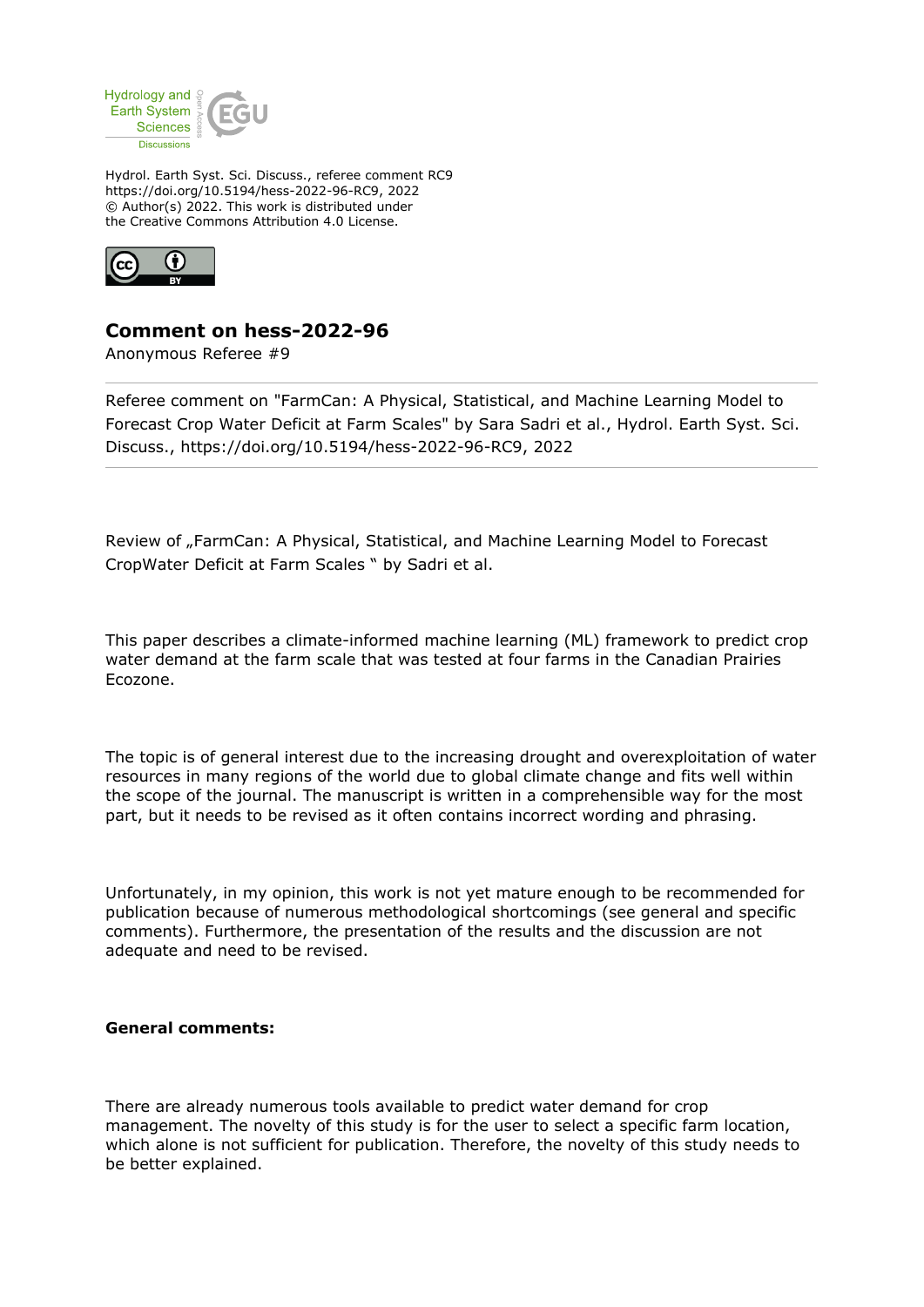It is problematic that the ML method was only tested at sites with relatively high precipitation and thus no need for irrigation. In particular, the method should be tested in climate zones where irrigation is actually needed to be carried out due to the climate conditions.

The modelling procedure shows some weaknesses:

- The model uses P to predict ET and PET, although both variables were found not to correlate well with P in the datasets used.
- The model predicts 8 day-sums of NI, which are then disaggregated to daily values based on daily P values. This seems to be an unnecessary oversimplification. A more accurate way would be to directly forecast daily NI values.
- The model uses PET to calculate the NI, which can lead to an overestimation of the NI, as PET represents the maximum ET at optimal soil water supply. In this way, NI will also be greater than 0 when the crops are not under water stress. Water stress only sets in when soil moisture falls below a certain values called MAD (maximal allowable demand), which is crop and soil specific (see e.g. Taghvaeian et al., 2020)
- Switching from SM to RZSM after the second harvest stage is questionable, as the plants reach a greater rooting depth than 5 cm much earlier.

The analysis in Chapter 3.2 shows mainly weak correlations and incomprehensible argumentations. In addition, it is detached from the modelling part. Therefore, I suggest removing it.

A discussion of the results in the light of existing literature and potential limitations is missing.

## **Specific comments:**

L14: "four" instead of "4"

L16-18: This statement already indicates that the ML method was not sufficiently tested.

L32-35: It is unclear why and to what extent irrigation demand forecasts are important to rainfed farmers. It is very unlikely that they would change their farm management just because irrigation demand forecasts are available. This statement is also not included in the citations.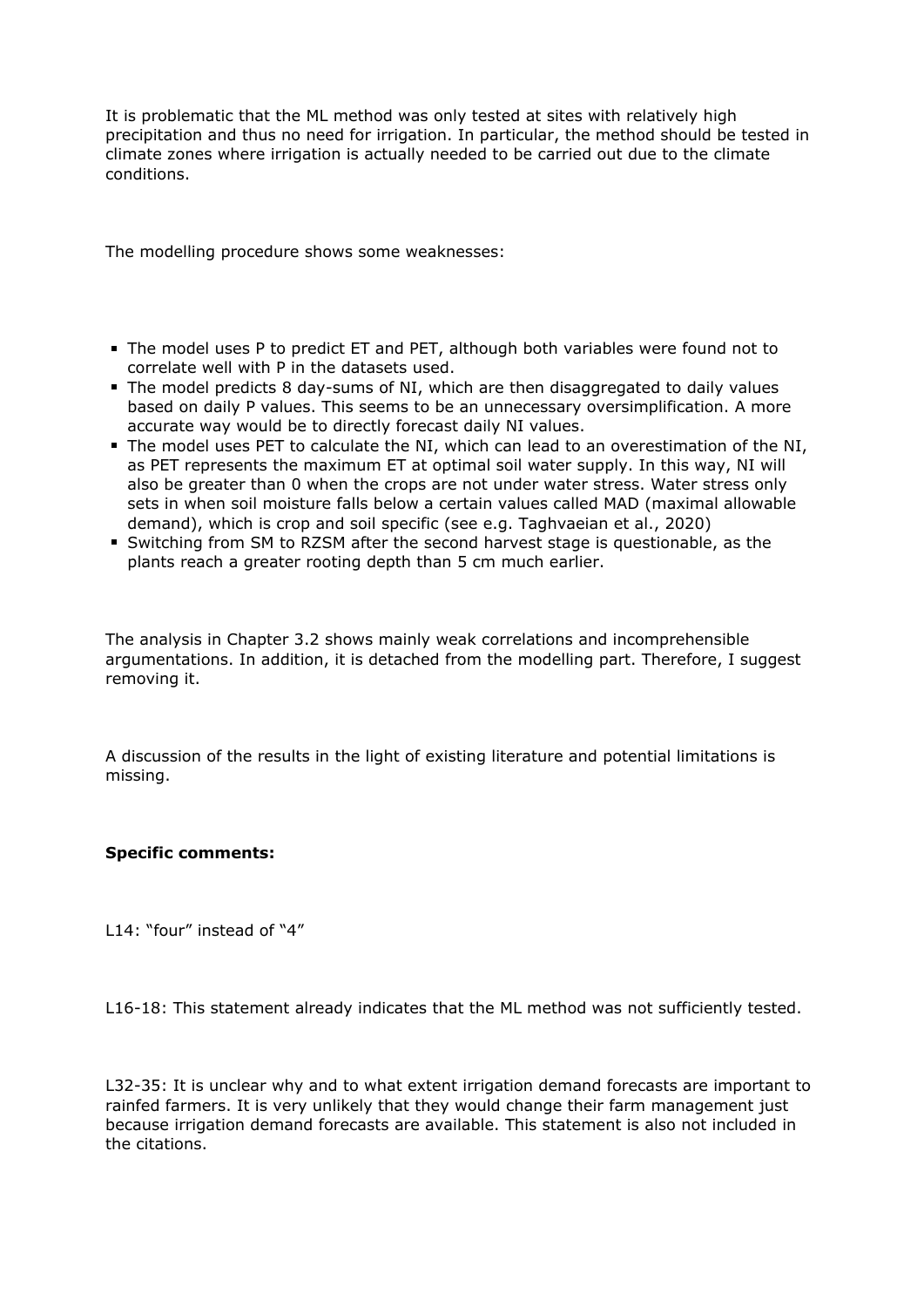## L60: Use consistent capitalization

L64: I wonder why the length of the growing season cannot be determined by the inputs, i.e. coordinates and crop type.

L66: What do you mean by "subfield"? Please consider that the SMAP data has only 36 km resolution.

L67: I don't understand why this method is tailored to this area, as the method seems to be generic.

L110: This equation does not correspond to the one shown in the cited reference, e.g. effective precipitation is used. In addition, using actual ET instead of potential ET provides more realistic estimates of irrigation demand and should therefore be used when available, as in this study.

L118: "highly accurate" seems to be exaggerated. Please use quantitative information on accuracy from SMAP validation studies, e.g. Montzka et al., 2017.

L148-150: Please remove the 0.1 factor discussion, which is not important.

L167: There seems to be a citation missing.

L173: What do you mean be "relevant depth of soil moisture"?

L174: The total number of expected growing days seems to be very uncertain. How will this uncertainty influence the forecast results?

L181-185: This procedure is not clear to me. How do you calculate the radii? How do account for the different spatial resolution of the different data sets? Are you averaging over the SMAP grid? How representative is the SMAP soil moisture for a specific field?

L187-189: It is unclear how the extension of the SMAP data to 2010 was done in detail. Furthermore, it is likely that a machine learning method will lead to very uncertain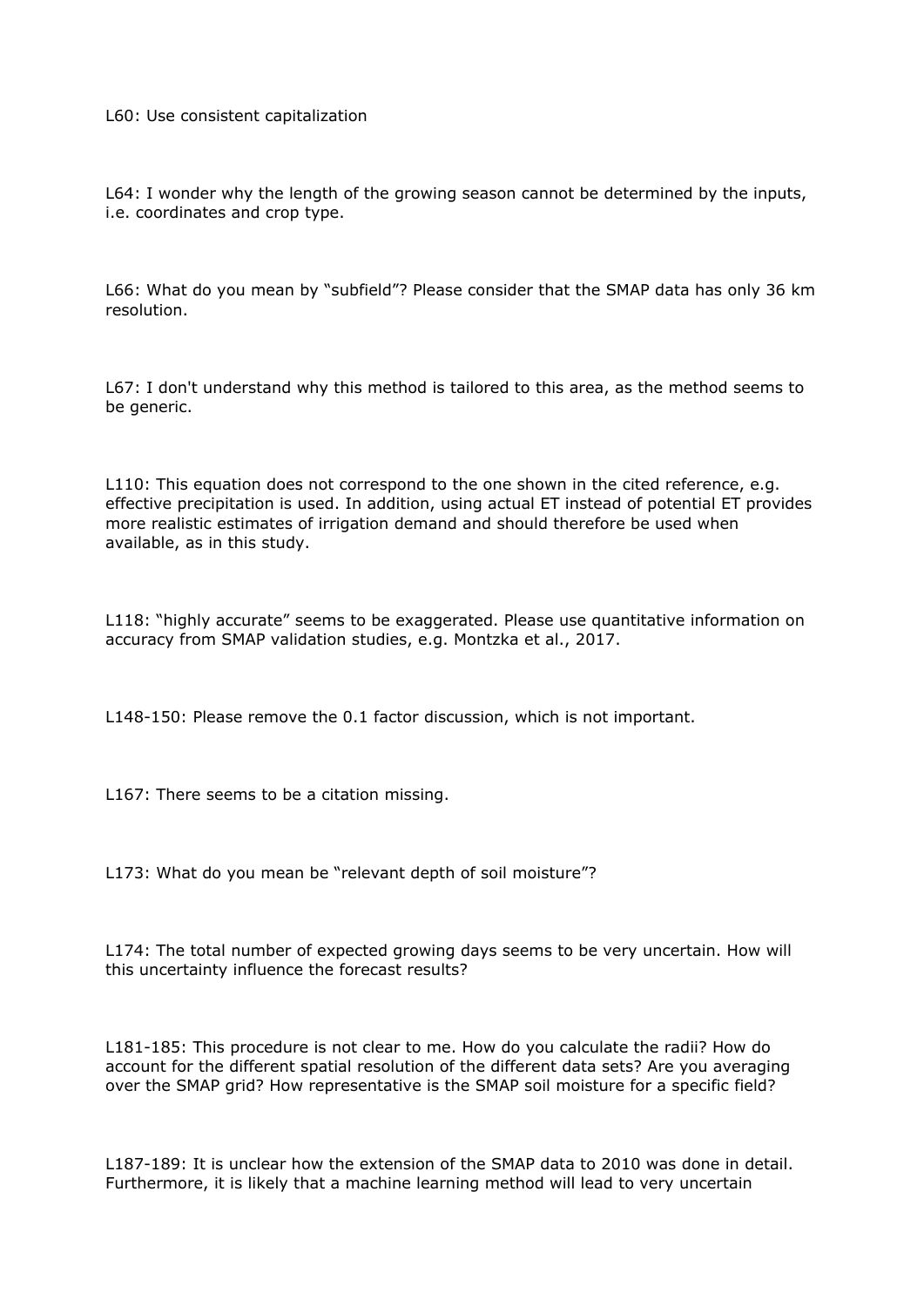estimates of soil moisture, and I therefore do not see its benefit for the predictive modelling. Either explain in more detail how and why the extension was done, or better leave it out.

L190-192: From a viewpoint of a soil hydrologist, it is very strange and arbitrary to first predict RZSM and than use this for the prediction of SM, as SM should be much stronger controlled by P than RZSM due to infiltration processes. Please explain in more detail reasoning behind this. In addition, explain why you predicting SM at all?

L194: Again, why are you not using ET instead of PET, see comment L110?

L195-202: Eq. 2 is not correct. To obtain the correct weights, the result from Eq. 2 must be divided by 800. Furthermore, this procedure is a strong simplification, as it does not distinguish on which day P fell within the 8 days, which makes a big difference in reality. Let us assume, for example, that 100 mm P fell on the first day of the week. In this case, the irrigation requirement for the crops for the following days would be much lower compared to if 100 mm P would fell on the last day.

L229: No precipitation predictions are used in this study.

L240-242: Given the data shown in this paper, only the first explanation seems plausible. This, however, questions the motivation of this study, i.e. that the CPE region is susceptible to droughts and that predictions of NI are important for agricultural management.

L259: This statement is an exaggeration, because this is clearly not always the case. Otherwise, farmers would use irrigation regularly. The available soil water at the beginning of the growing season also contributes to meeting the water needs of the plants because the soil type in this region is predominantly chernozemic clay, which has an extremely high water storage capacity.

L260-261: Just because irrigation is not used is not an argument for drought vulnerability in agriculture. See also comment above.

L262-263: One should be careful with these claims, because if this were indeed the case, farmers in this region would have already started irrigating to achieve high crop yields. Conversely, this may also indicate large uncertainties in the used P and PET products.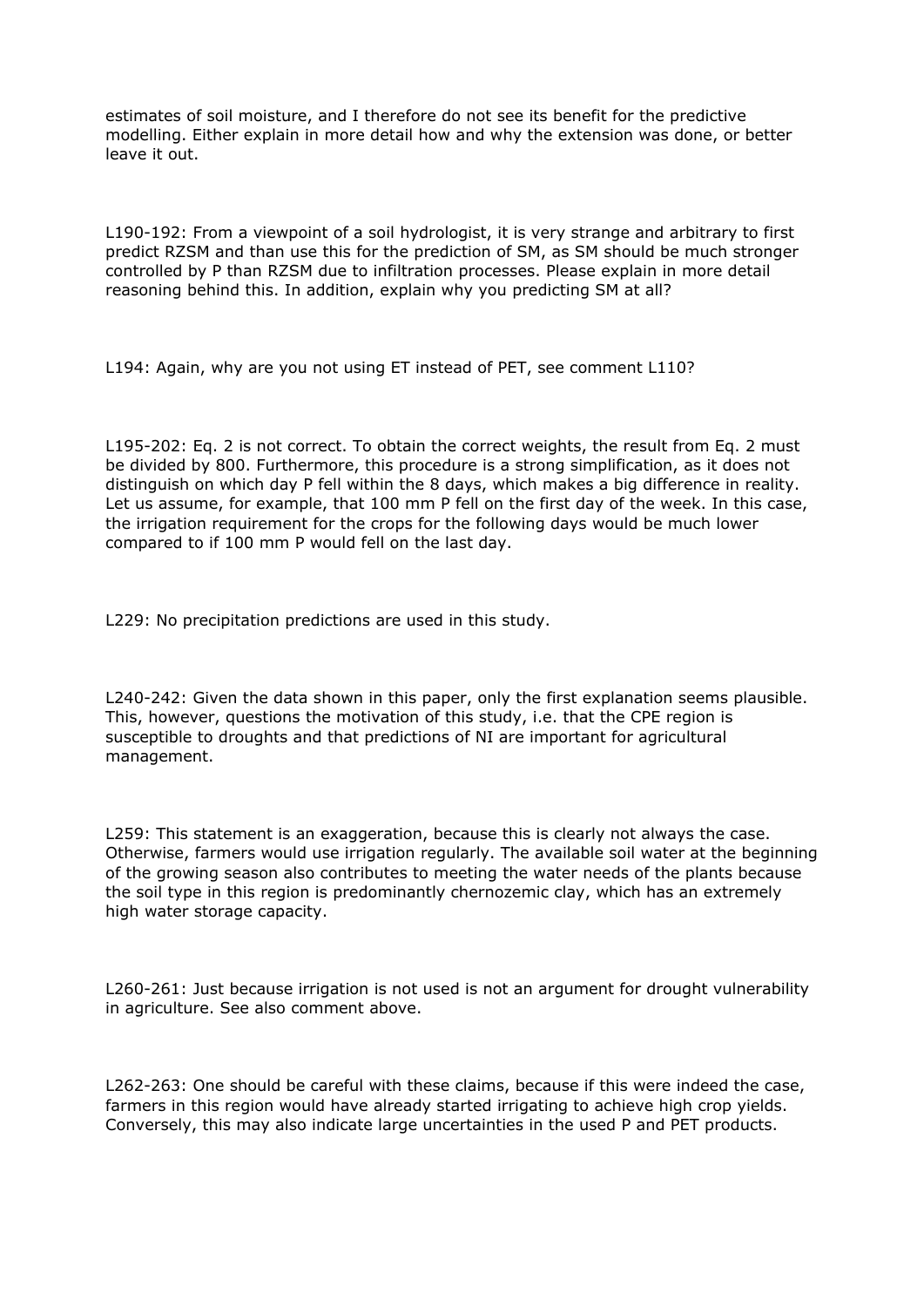L281-282: This argumentation is not plausable.

L284-285: But high PET values can be found also for positive delta values of RZSM and SM for all regions.

L292-294: This statement contradicts the time series of soil moisture shown in Fig. 6. If it were true, one would expect soil moisture to decrease continuously during the growing season. However, the delta values of SM and RZSM both show fluctuations around zero, suggesting that P is sufficient to compensate for ET losses. This discrepancy may be due to uncertainties in the PET and ET data.

L309: In Fig. 8, M1 and M2 show strong P events of about 30 mm on 1 July. This results in an increase of SM to about 0.5  $\text{m}^3/\text{m}^3$  indicating soil saturation. Nevertheless, the model predicts a decrease in ET which is not plausible.

Table 1: The source for the crop water needs is missing and not all crops are covered. The values for P are much too low (in the text values between 400-1100 during the vegetation period are given). The values of P/PET seems to be too low as well.

Figure 4: I don't see the benefit for showing the spatial distribution of P, ET, PET, SM and RZSM as this study only concerns time series analysis. Instead, monthly climate diagrams would be very useful to better understand the climate and soil hydrological situation in the four farms used in this study to develop and test the model.

Figure 6: Colours for ET and SM not distinguishable.

Figure 7: The two subplots are redundant and should be merged.

Figure 8: There should be no subtitles under the subplots. The plots are difficult to understand because of the large number of symbols. The meaning of the growth stage line is unclear.

Figure 9: Font size is too small. NI is not an observed value.

Literature